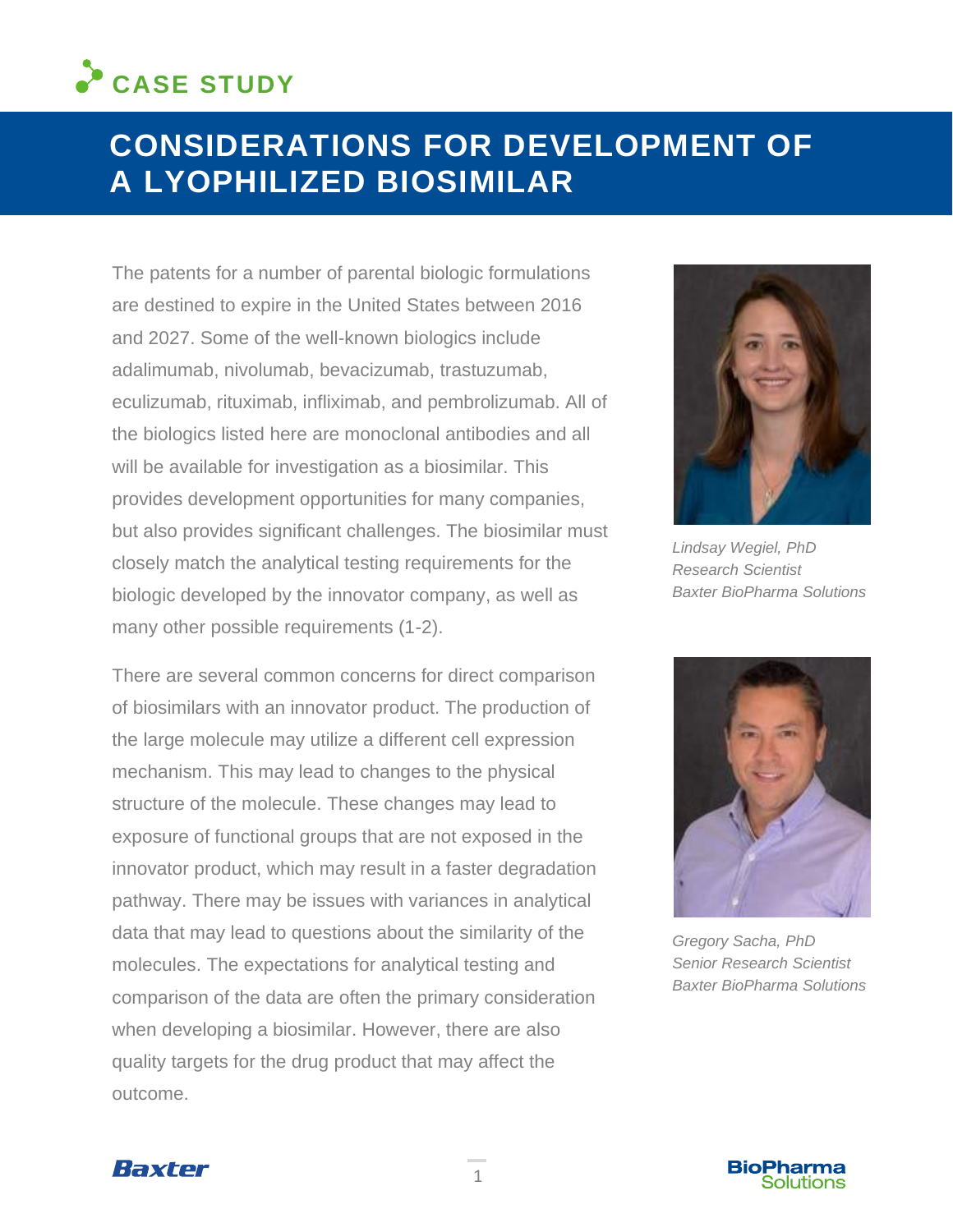The innovator for the product establishes quality targets that are based on the original process development studies. The opposite can be true for the biosimilar product--the process must be designed to deliver the targeted product.

Initial planning for development of the biosimilar drug product includes identifying the main excipients for the formulation. This is relatively straightforward. However, the formulation may have included an organic solvent, and organic solvents are removed during lyophilization. This can make identifying components of a co-solvent system quite challenging.

This co-solvent system can directly affect the formulation and process development, so it is important to get it right.

The formulation for the biosimilar will be highly scrutinized by regulatory agencies and must closely match the formulation for the innovator product. For example, a biosimilar may exhibit sensitivity to interfacial interactions that are the same as those exhibited by the innovator product and a surfactant may offer protection from the interactions. The molecule may be sensitive to shear stresses imparted by the filling method (i.e. peristaltic vs. piston pump). Possible solutions are to avoid one mechanism of filling or perhaps offer protection to the molecule by adding a surfactant and conducting studies to demonstrate that it is acceptable. However, it may be difficult to justify the addition of the surfactant if one was not used for the innovator product. Another area of concern is if the product must have the exact same appearance as the innovator product. The reason for this concern is that a difference in appearance may suggest a difference in product quality. A general rule of thumb is that the biosimilar



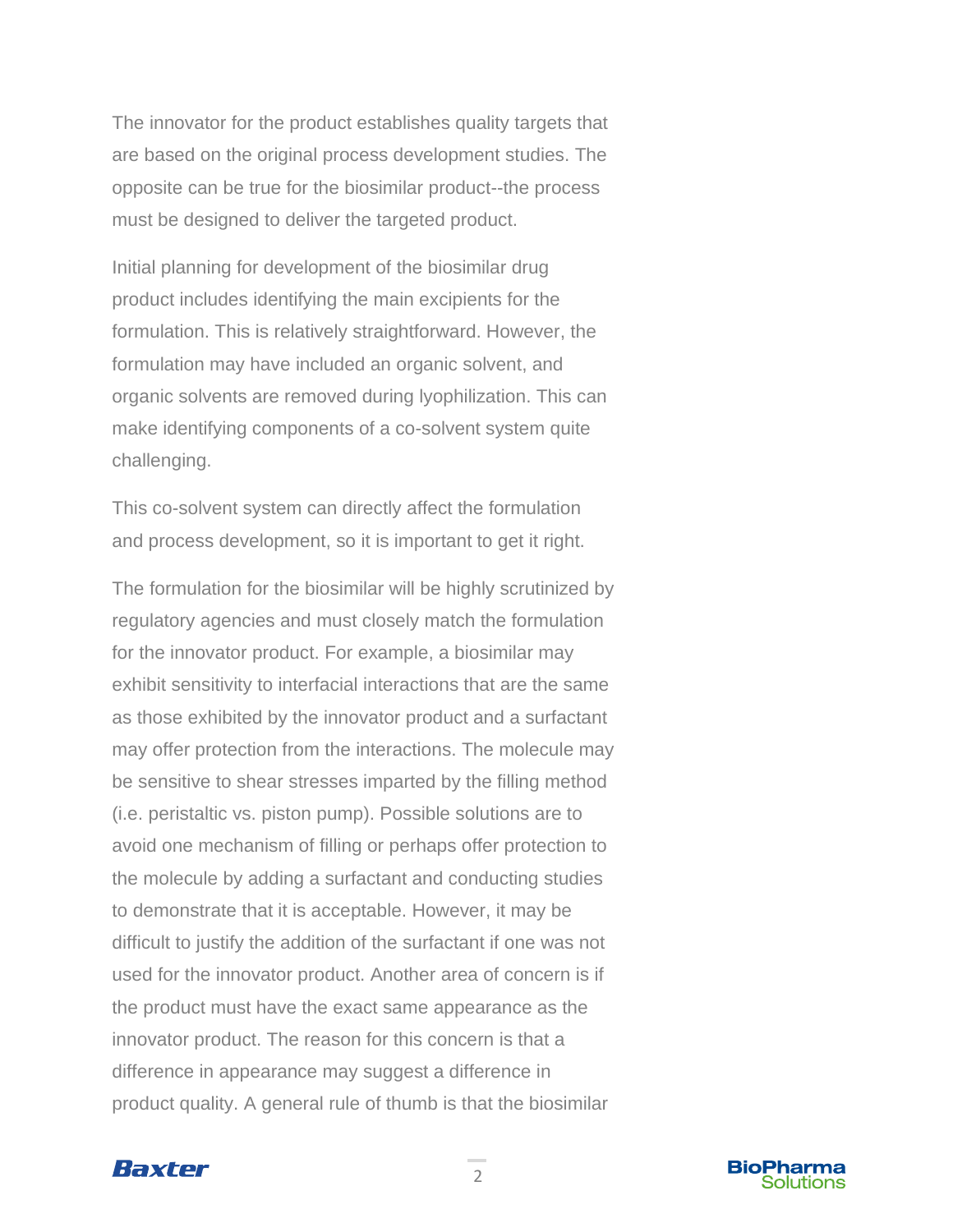should appear the same or better than the innovator product. Quality targets that affect the drug product are cake appearance and level of residual moisture in the dried solid. Both can be affected by the cycle used to lyophilized the formulation.

## **ACCEPTANCE CRITERIA FOR CAKE APPEARANCE**

There is often an expectation that all lyophilized cakes must look perfect. However, a perfect appearance is not always possible due to the excipients used. When an amorphous sugar is used, it is expected that there will be some amount of shrinkage from the vial walls (Figure 1). Additionally, cracking of the solid may occur as a result of stresses during the drying process (Figure 2). Shrinkage and cracking are typical and are not often a sign of poor quality or stability. The main concerns are residual moisture, reconstitution time, and results from a stability-indicating analytical method. If the cake has poor appearance but meets the mentioned specifications, then there are no concerns about quality of the product. One should be concerned if the amorphous component crystalizes as this can cause major changes in stability.

#### **IMPORTANCE OF THE VIAL**

Does the biosimilar vial need to match the vial for the innovator product? Marketing may prefer that the vials are a perfect match; however, this may not be feasible. Branded products may utilize a custom vial. Sometimes these custom vials are also a custom size. Customization can increase the cost of the vial and this can increase the overall cost of manufacturing. Custom vials can have a long lead time for



*Figure 1: Example of Cake Shrinkage*



*Figure 2: Example of Cake Cracking*



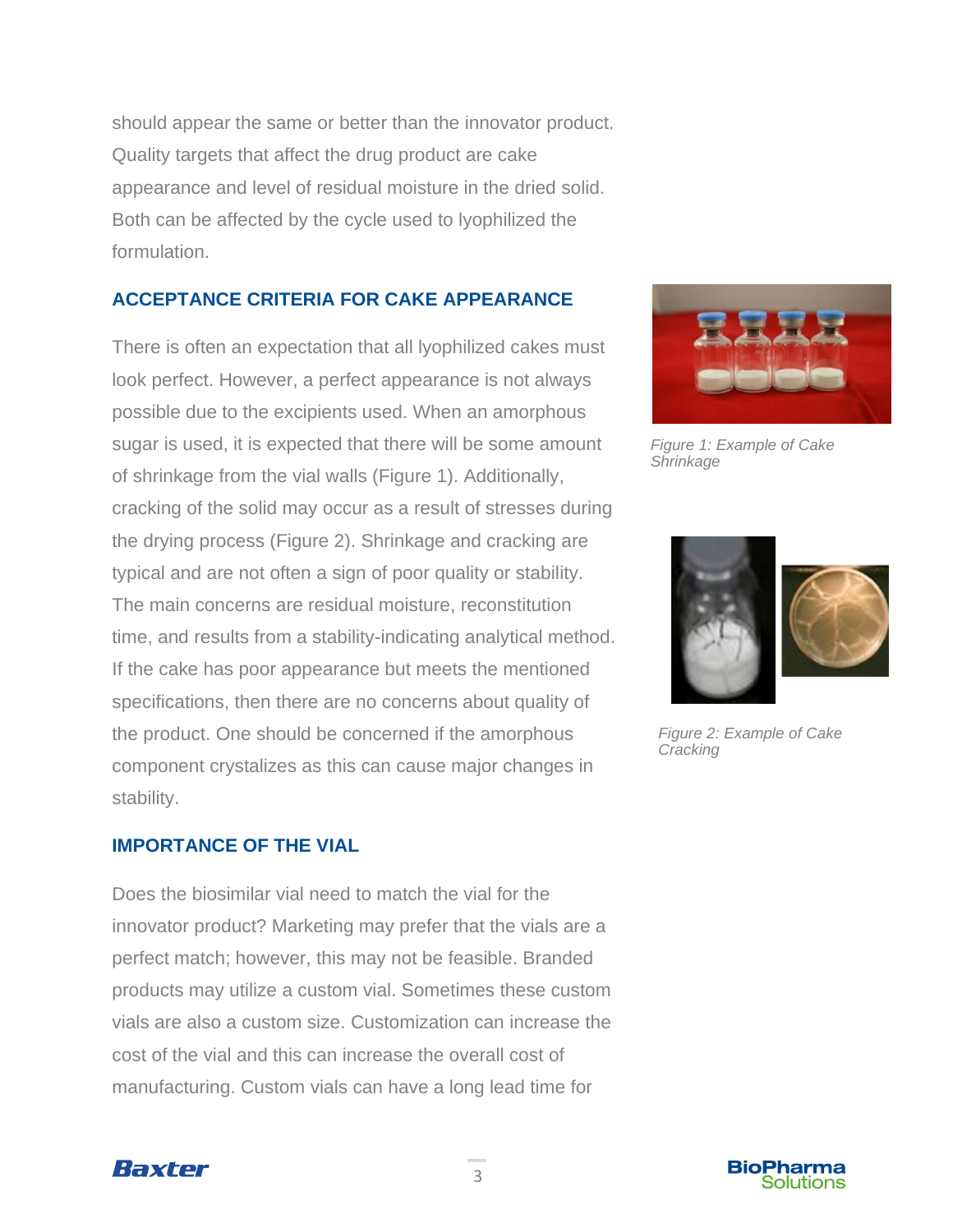ordering and this may risk a delay in the project timing. Most drug product manufacturers qualify certain readily available vial types and sizes. It is cost effective and more efficient if one of the available vial types can be chosen. This helps to ensure that the vial works well on the manufacturing line, and that equipment parts are already present at the manufacturing facility.

There are many sizes of vials available, and there are two common types. One type is a tubing vial and the other is molded (Figure 3). The size and type of the vial can affect the drying time for a lyophilized product. A narrower vial will have a higher fill height, and this will require more time for drying. It is recommended that the fill volume be no more than one-third of the overfill volume. The vial type also plays an important role. Molded vials typically have thicker walls, and may be less uniform. This can affect the heat transfer through the vial and increase the variability in the batch. Vial manufacturers are aware of these differences, and there are now molded vials that appear more similar to a tubing vial. Tubing vials are created from a cane of glass that is heated and cut to form the specific vial.

#### **RESIDUAL MOISTURE IN THE DRIED SOLID**

Residual moisture in the dried solid is affected by the components of the formulation, secondary drying shelf temperature, and secondary drying time. The level of residual moisture is important because it can directly affect the stability of the product. The effect of residual moisture can be different based on the type of molecule. Small molecules often exhibit poor stability when exposed to moisture. However, large molecules often require some



*Figure 3: Example of Tubing Vial (two vials on left) vs. Molded Vials (two vials on right)*



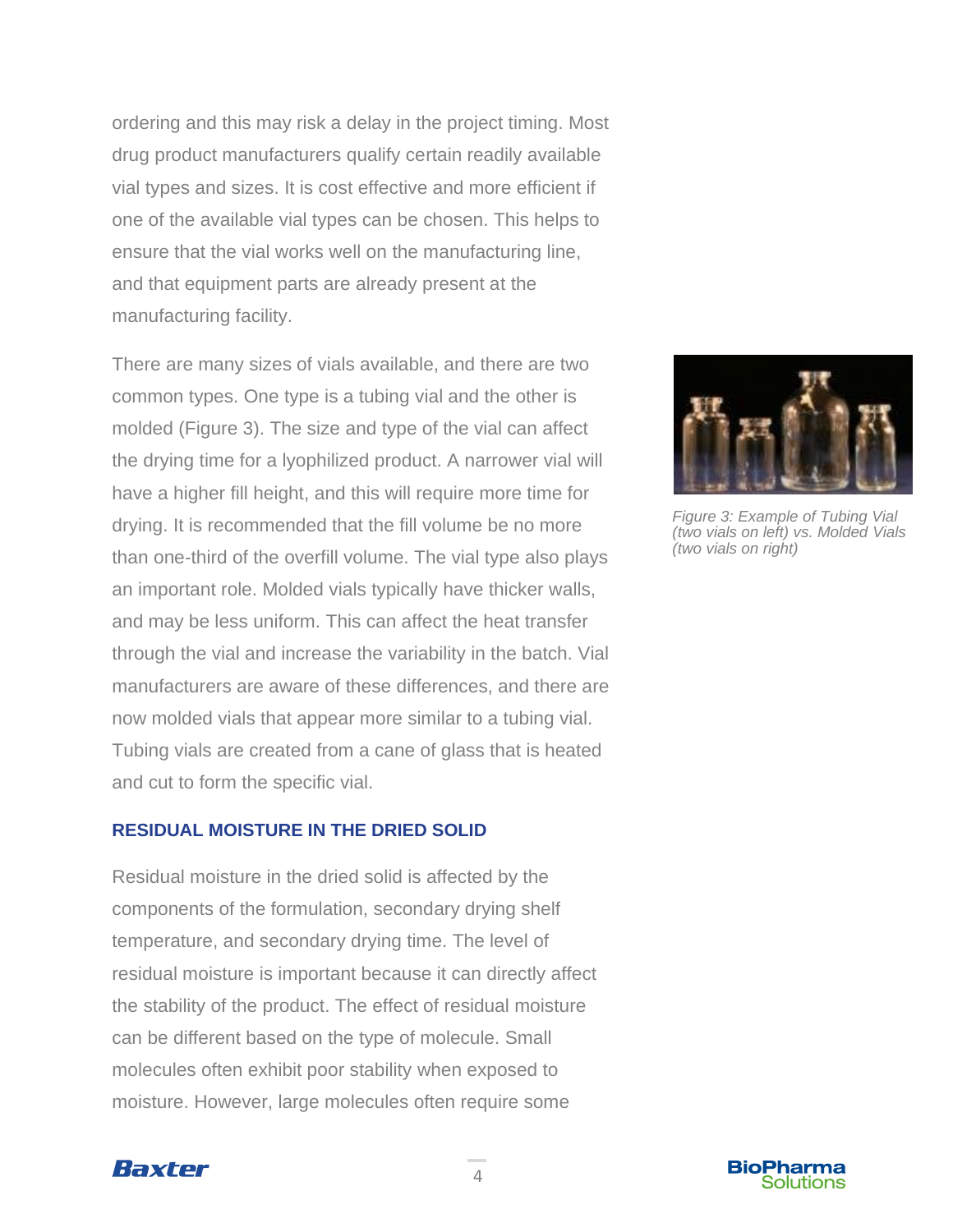residual moisture for stabilization. The innovator may have a specification for the moisture level, but these specifications typically state that the moisture needs to be less than a certain amount. There is a balance, as too much moisture can affect the excipients in the formulation. Higher levels of residual moisture decrease the Tg of the formulation and result in poor stability when stored at temperatures above or at the Tg. Therefore, it is important to evaluate not only the moisture level of the innovator product, but have data on a range of moisture levels for the biosimilar such that an educated target for moisture level can be made.

# **QUALITY BY DESIGN APPROACH FOR EXAMINING THE EFFECT OF RESIDUAL MOISTURE**

Studying the effect of residual moisture on the stability of the molecule is needed to make a data-driven decision on the moisture specification for the product. This requires preparing samples that exhibit a range in residual moisture levels, and storing them on accelerated stability for 2 to 4 months. A couple of methods for preparing samples have been used by researchers. One method exposes lyophilized samples to different relative humidity conditions using saturated salt solutions to obtain solids with different levels of residual moisture. This is an inaccurate method of preparing samples because the minimum relative humidity levels can range between 6% and 11% when using saturated salt solutions. Another method is to remove samples from the start of secondary drying and at defined intervals at a specific shelf temperature for up to about 10 hours. One sample from each time point is tested for residual moisture to obtain the approximate residual



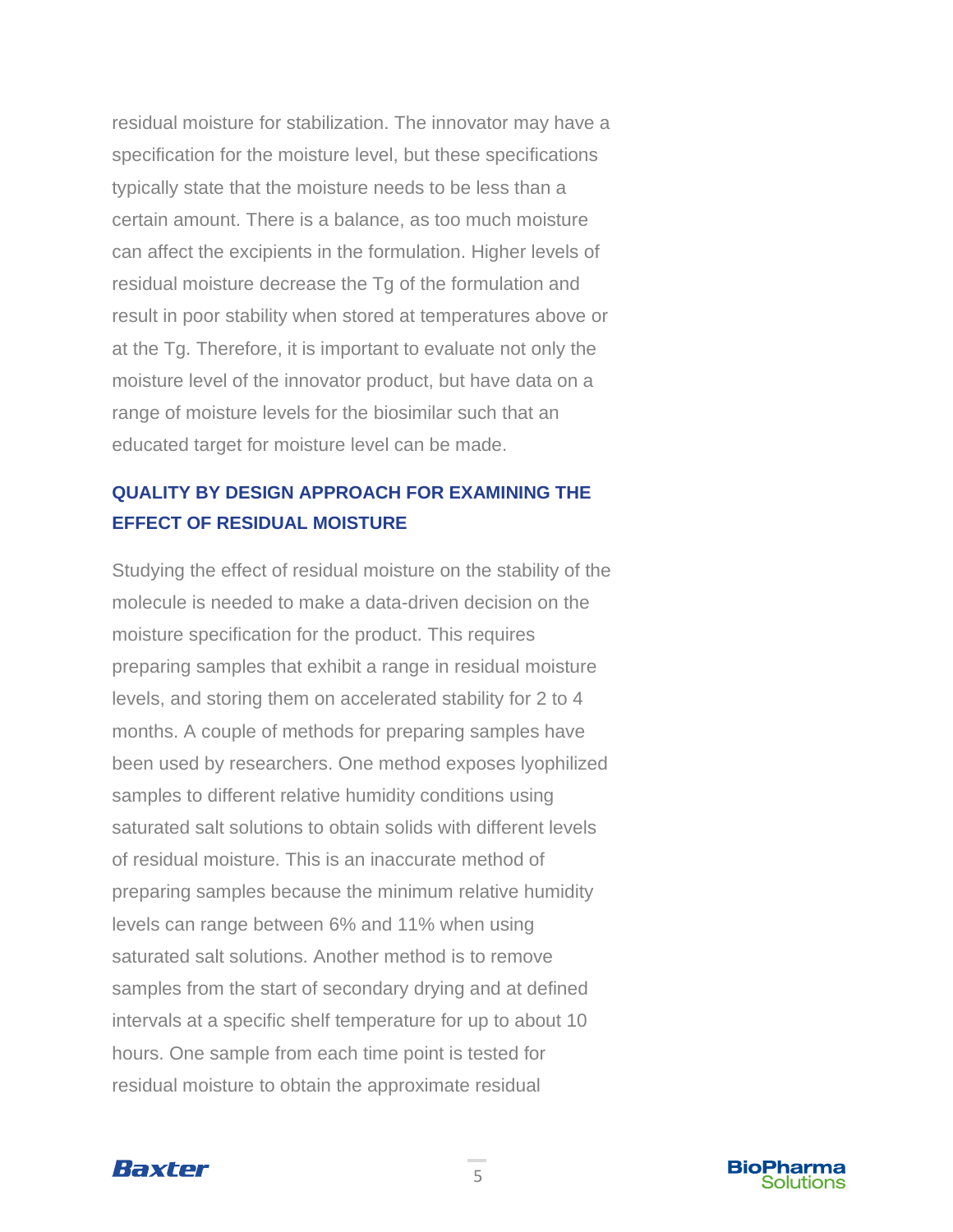moisture level for the samples removed at the specific time point. This method assumes that the residual moisture levels are equal for all vials at each time point, and does not provide actual residual moisture values for all vials.

Another approach to preparing samples that exhibit a range of residual moisture levels is to remove samples at the end of primary drying and after equilibration at specific shelf temperatures during secondary drying. Approximately 2-3 lyophilized samples are removed from the product chamber using a sample thief (Figure 4). The shelf temperature is then slowly increased in a stepwise fashion, removing approximately 2-3 vials at each shelf temperature after there has been enough time for the product temperature and Pirani gauge to equilibrate. All of the vials that were removed during the cycle are scanned nondestructively using NIR, followed by confirmation of the residual moisture destructively by Karl Fischer. The data are used to create a calibration curve for testing residual moisture using NIR. Data from the calibration curve are used to identify the shelf temperatures that will result in the desired moisture levels. A second batch of samples are prepared and freeze-dried. Samples are removed at the secondary drying shelf temperatures that will result in the targeted high, medium, and low levels of residual moisture. These vials are scanned using NIR to confirm the residual moisture level nondestructively using the calibration curve. The samples are then placed on accelerated stability.



*Figure 4: Example of a LyoStar with a Sample Thief Door*



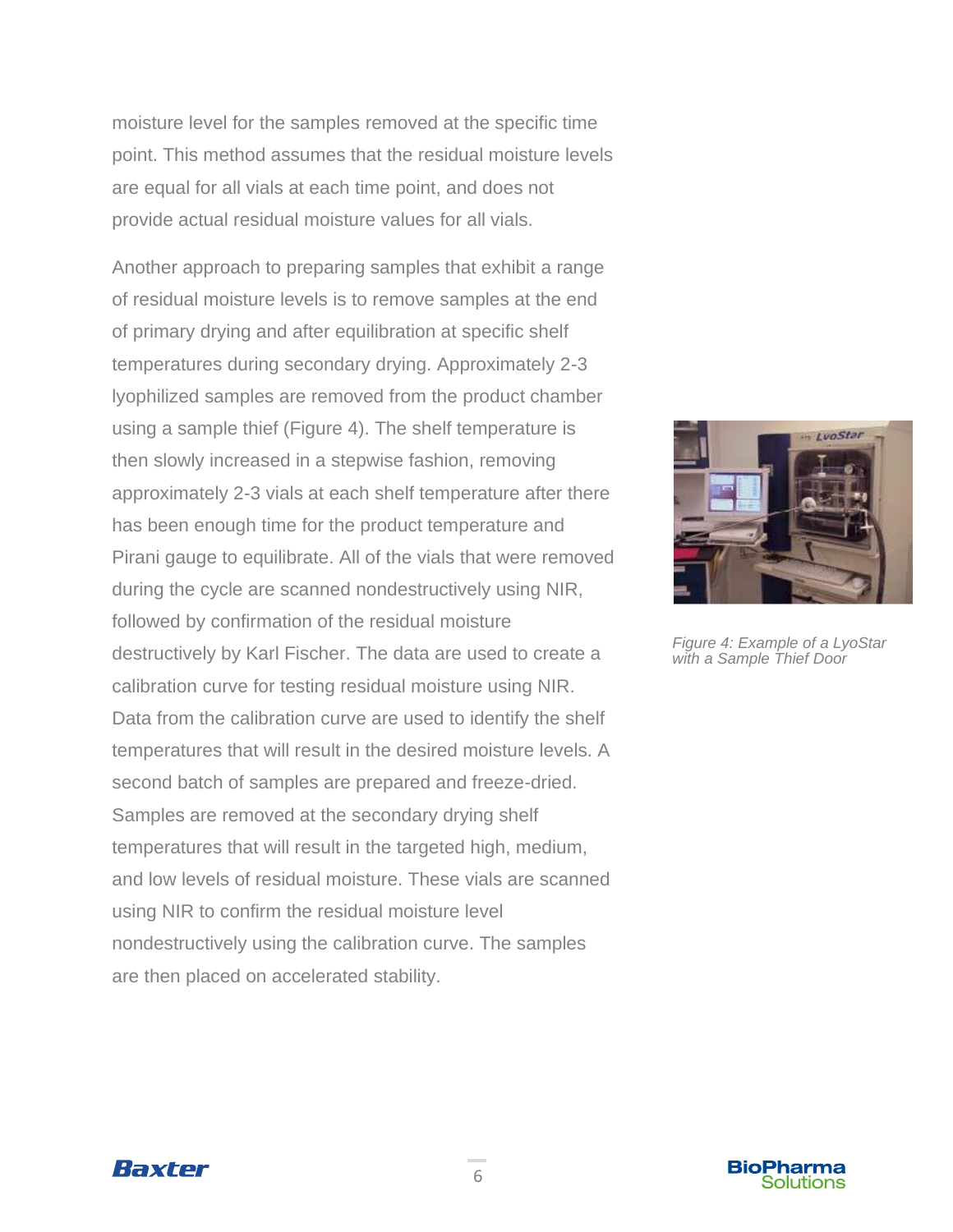#### **CASE STUDY**

A biosimilar was recently developed based on an innovator product that was filled into a custom 15 mL vial and utilized a reconstitution volume that was less than the original fill volume. The concentration for administration was part of the specifications for the product. It was desired that the biosimilar appear and behave the same as the innovator product. This resulted in a few challenges. First, using a custom vial would add 8 months to the time line due to the lead time in receiving the vial and acquiring the change parts for the filling equipment. Next, the concentration of the solution filled into the vials was unknown.

Ultimately, the risk to the time line was not acceptable. A 20 mL vial was chosen that was already qualified on the filling line (Figure 5). This not only saved time, but substantially reduced the overall cost of the project by not having to purchase new change parts for the equipment. This created a minor challenge of having a different fill height for the product.

Both the fill volume and concentration for the innovator product were unknown. Concentration can affect thermal behavior as well as the stability of the product. Therefore, it was desired that the biosimilar had the same solution concentration as was used for the innovator product. While the reconstitution volume was known, it was evident that the fill volume was less than the reconstitution volume as the reconstitution volume resulted in a solution that was over half the total vial volume (10 mL). The innovator product exhibited shrinkage of the solid away from the vial. Shrinkage is common for amorphous formulations, but can



*Figure 5: Image of the Innovator Vial (left) and Biosimilar Vial (right)*



*Figure 6: Image showing the fill and cake height differences*



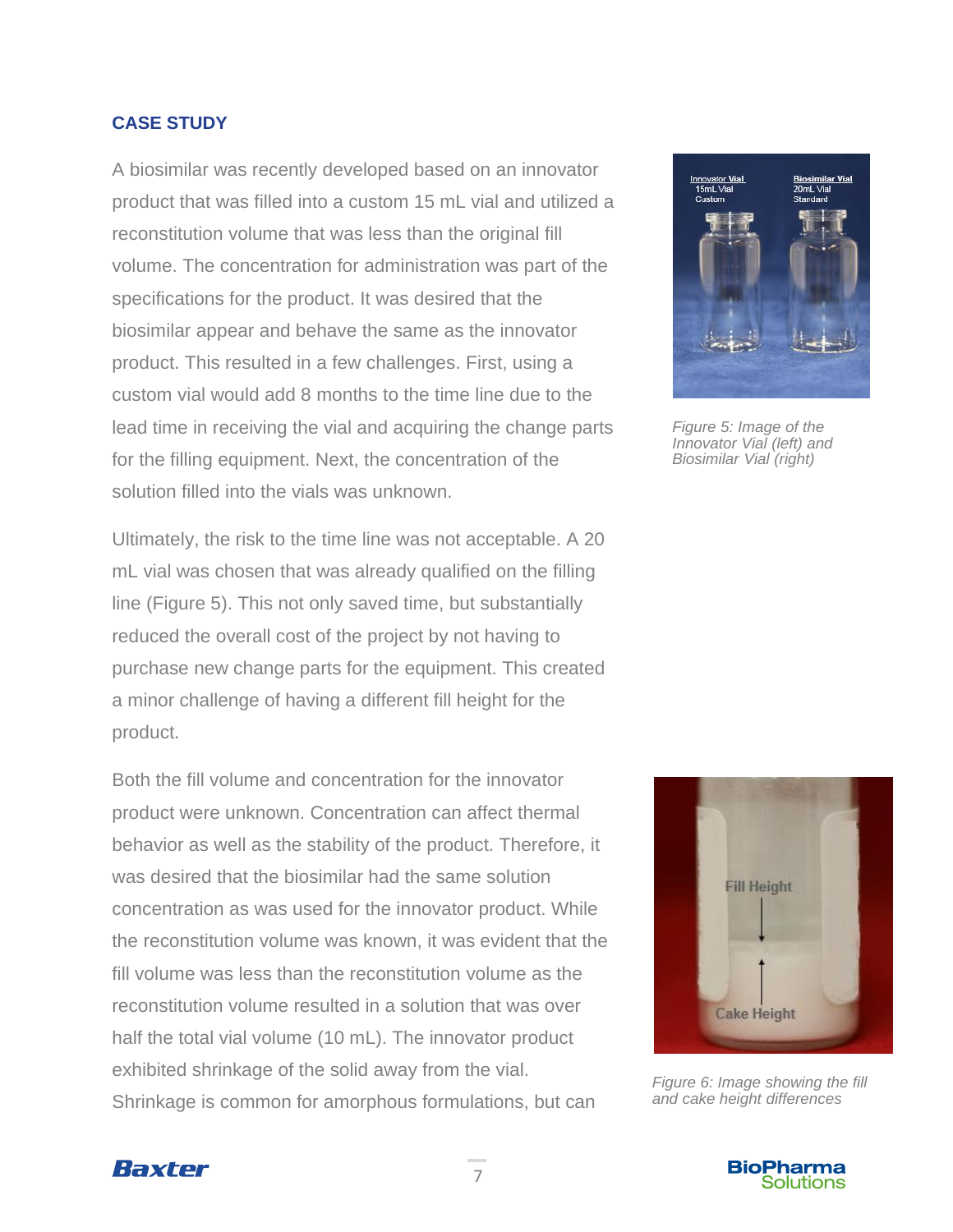make it difficult to determine the original fill height. There is often a mark left on the vial from the original fill height even if the cake shrinks or crumbles (Figure 6).

The original concentration was determined by slowly adding water to the vial until the solution reached the level of the mark on the vial. The concentration was then measured and the fill volume was calculated. The fill volume was determined to be 6.7 mL. This volume was filled into the biosimilar vial and the height was slightly lower than for the innovator product (Figure 7). One of the quality targets for the biosimilar was for the dried solid to have the exact same appearance as the innovator product. The innovator product exhibited a cake with cracking and dusting of the solid on the interior surface of the vial (Figure 8). It was possible to design the lyophilization cycle and adjust the conditions for the end product to reproduce the cracking (Figure 8, next page). The concern was if the dusting of the solid on the glass surface could be reproduced. The behavior of the solid during shipping produced the desired results.



*Figure 7: Image Comparing the Innovator Configuration to the Final Product*



*Figure 8: Image Comparing the Cake Appearance of the Innovator Vial (left) to the Biosimilar Vial (right)*

Baxter

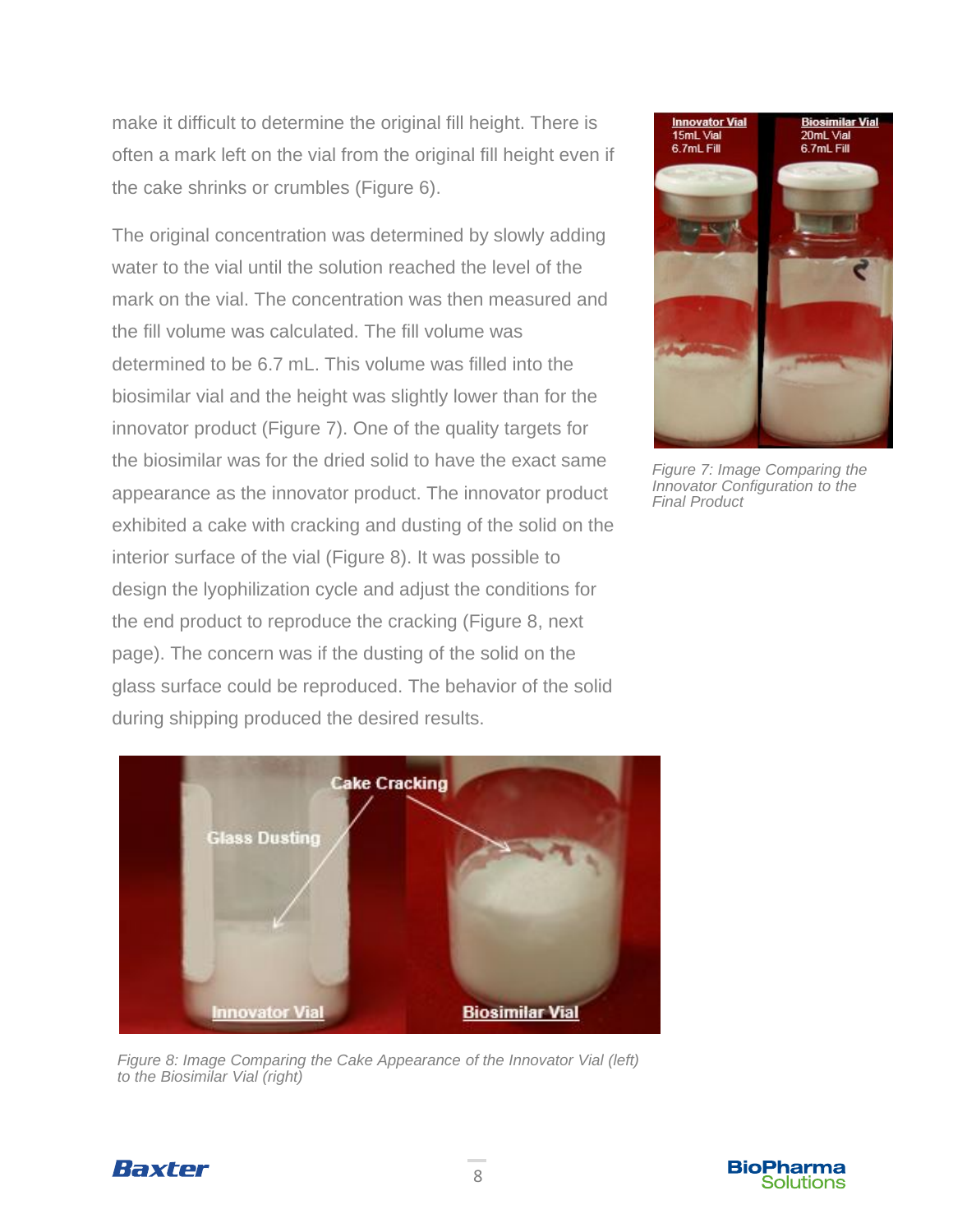The moisture level was the next development concern. Although the specification for residual moisture was known for the innovator product, there was no knowledge of the minimum acceptable residual moisture. This was a concern because the stability of large molecules can be negatively affected if the level of residual moisture is too low. The first step was to create a NIR calibration curve so that the vials could be tested for moisture nondestructively, as well as obtaining information about the moisture level at different secondary drying temperatures. A freeze-dry cycle was conducted whereby the shelf temperature during secondary drying was increased in a stepwise manner starting at 0°C, and increased in increments of 10°C until 40°C (Figure 9).



*Figure 9: Lyophilization Process Parameters for the NIR Calibration Curve Freeze-Dry Run*

The samples were scanned using NIR and the moisture level was determined by Karl Fischer. A calibration curve for the NIR was created whereby the moisture level was predicted within ±0.3% (Figure 10, next page).



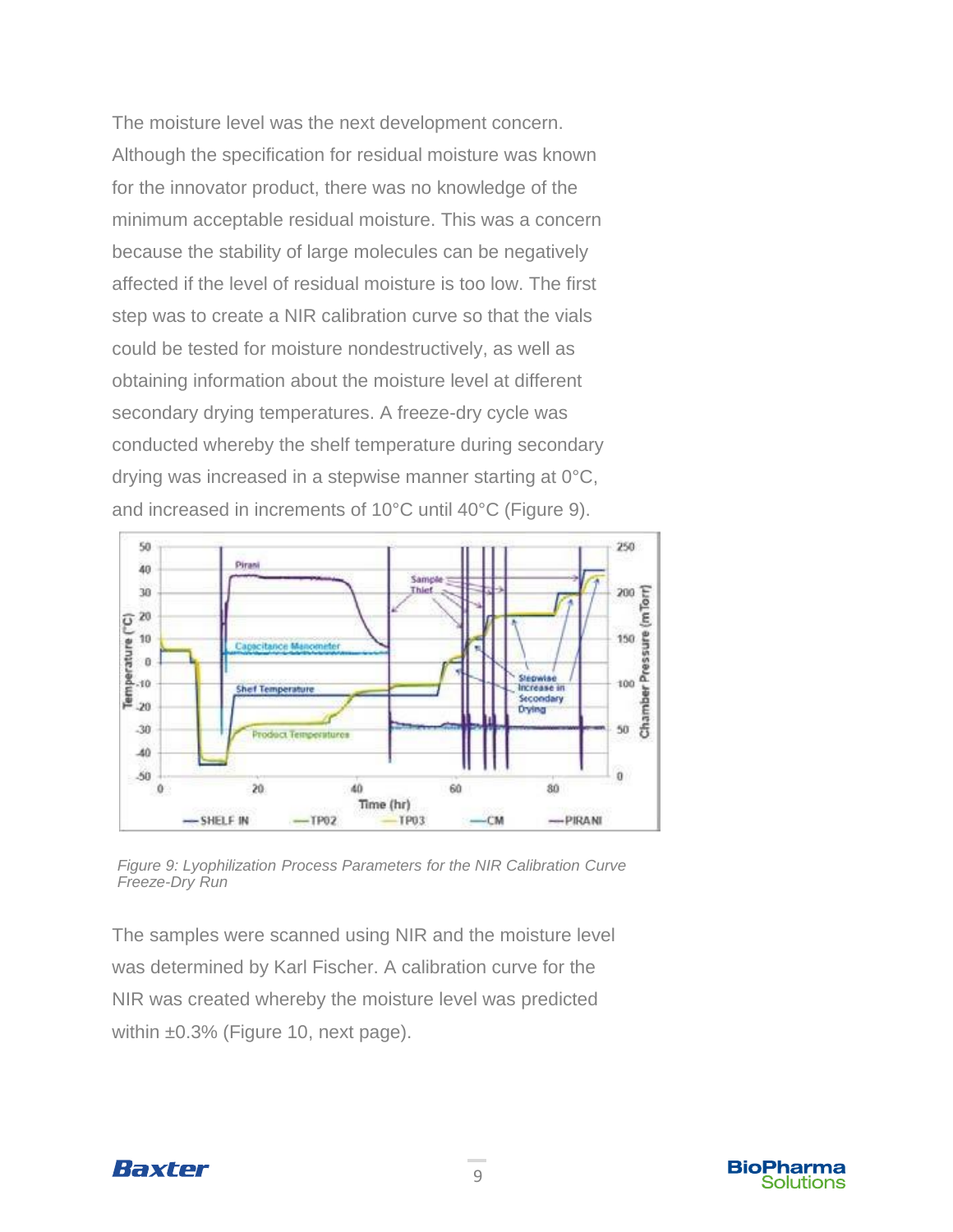

Difference vs Actual Plot - % Moisture





The innovator moisture specification was less than 2% but most of the vials had moisture levels around 1%. Data was needed to determine how the moisture level affected the stability of the samples. Samples were prepared using a freeze-dry cycle that targeted moisture levels of 5%, 3.5%, 2.5%, 0.4%, and 0.2% using the data from the secondary drying of the NIR calibration curve cycle (Figure 11). During this run the secondary drying temperature was increased in 4 steps at -5°C, 2°C, 30°C, and 40°C with thieving of samples at the end of primary drying and at each secondary drying temperature (Figure 12, page 8). The vials were close to targets with moisture levels of 5.4%, 3.6%, 2.5%, 0.6%, and 0.4% as determined by NIR (Table 1, Page 8). These vials were placed at 40°C/75% RH for 2 Months.

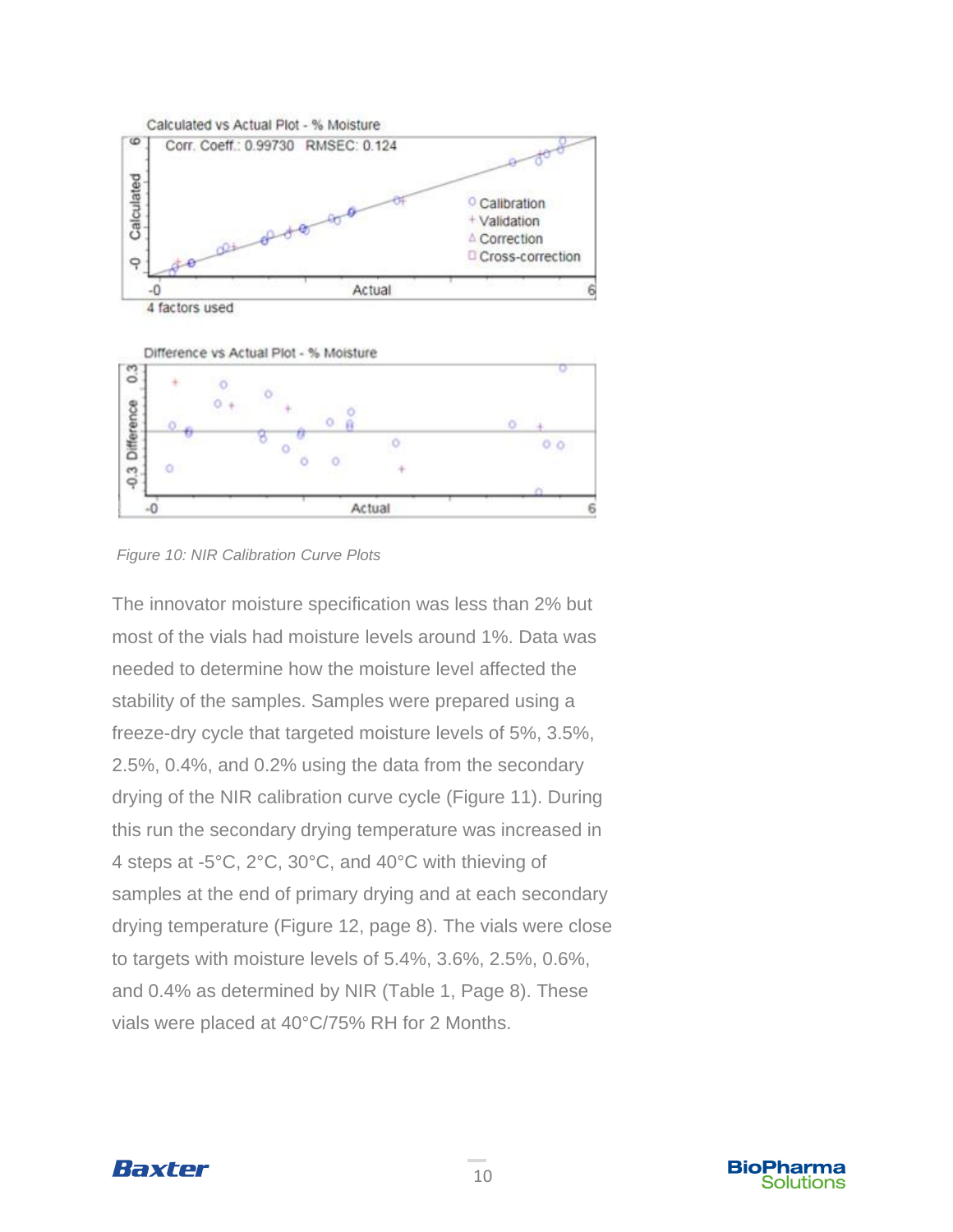

*Figure 11: Secondary Drying Temperature vs. Percent Moisture Graph*



*Figure 12: Lyophilization Process Parameters for the Moisture Study Freeze-Dry Run*



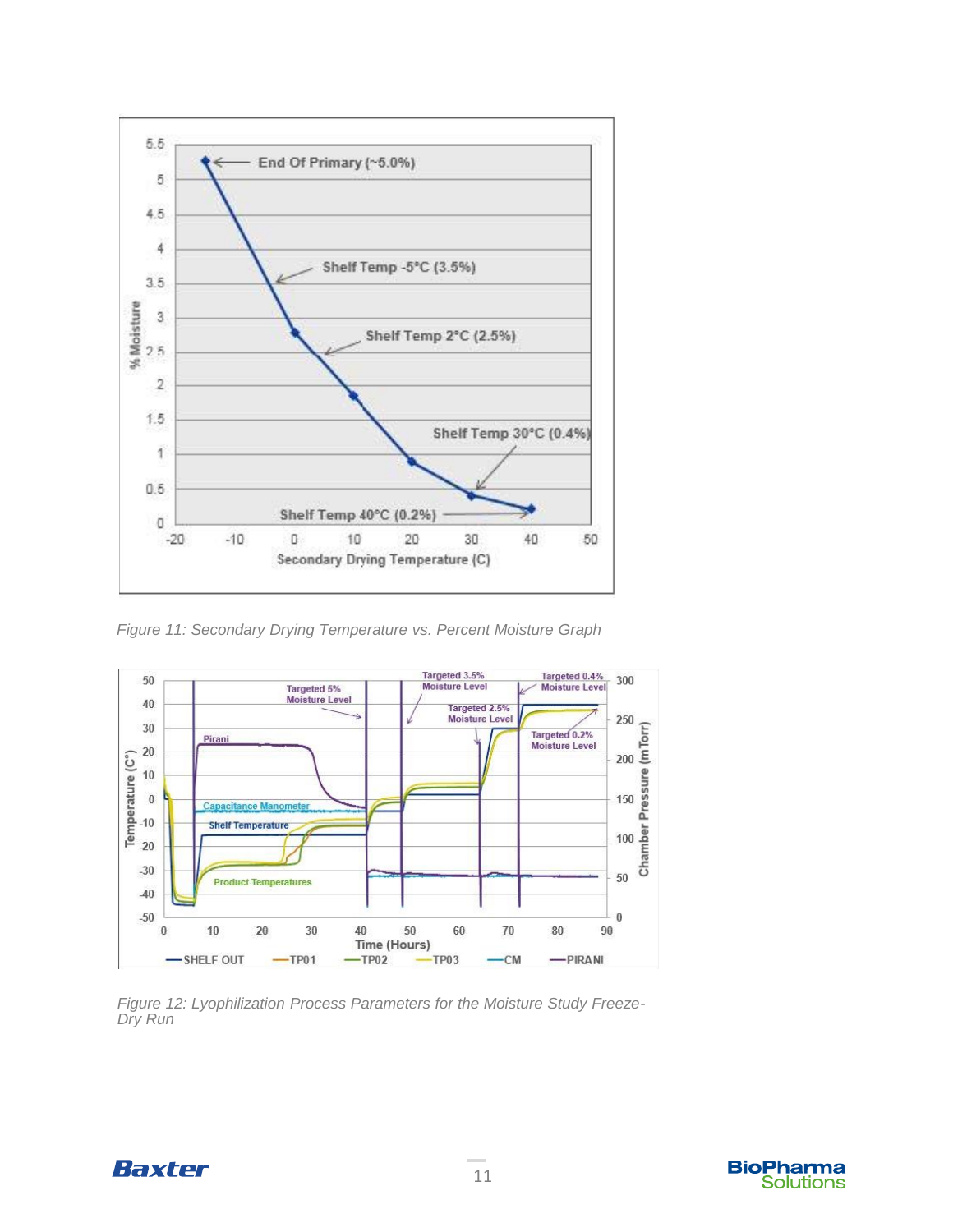| Sample           | Moisture | <b>Average</b> | Std. |
|------------------|----------|----------------|------|
| EOP <sub>1</sub> | 5.42     | 5.44           | 0.06 |
| EOP <sub>3</sub> | 5.49     |                |      |
| EOP <sub>5</sub> | 5.47     |                |      |
| EOP <sub>6</sub> | 5.36     |                |      |
| $-5^{\circ}$ C 1 | 3.57     | 3.61           | 0.05 |
| $-5^{\circ}$ C 2 | 3.66     |                |      |
| $-5^{\circ}$ C 7 | 3.56     |                |      |
| -5°C 11          | 3.65     |                |      |
| $2^{\circ}$ C 2  | 2.35     | 2.48           | 0.10 |
| $2^{\circ}$ C 8  | 2.55     |                |      |
| $2^{\circ}$ C 9  | 2.58     |                |      |
| $2^{\circ}$ C 10 | 2.45     |                |      |
| $30^{\circ}$ C 3 | 0.66     | 0.63           | 0.05 |
| $30^{\circ}$ C 4 | 0.61     |                |      |
| 30°C 5           | 0.67     |                |      |
| $30^{\circ}$ C 6 | 0.57     |                |      |
| 40°C 2           | 0.20     | 0.18           | 0.02 |
| $40^{\circ}$ C 3 | 0.19     |                |      |
| 40°C 4           | 0.16     |                |      |
| 40°C 7           | 0.18     |                |      |

*Table 1: Table of Moisture Values as Determined by the NIR Calibration Curve for the Moisture Study Freeze-Dry Run*

The iCE data indicated an increase in the percent basic species for the low moisture samples. This suggested that there may be a lower boundary limit for the moisture level for this product. The data suggested that there was improved stability when the moisture level was above 0.6%. The data exhibited a small decrease in stability at 2 months once the moisture level reached 5.4%. Most residual moisture specifications only provide the acceptable upper limit.



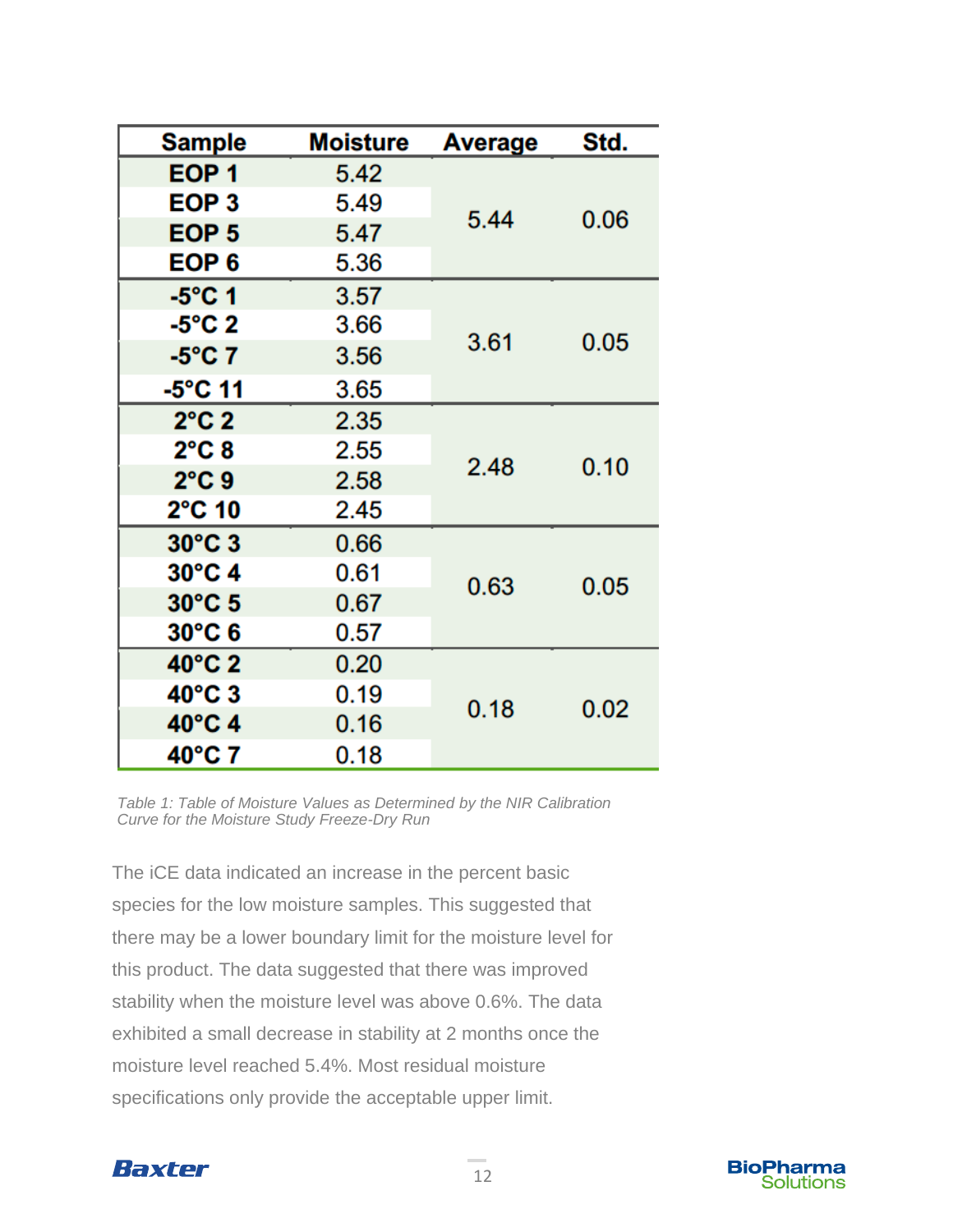Therefore, the effect of residual moisture on the stability of the product would have been unknown if the stability studies were not conducted. The residual moisture for the innovator product was around 1% and data from the stability study for the biosimilar demonstrated that a decrease in stability could be expected when the residual moisture level was at or less than 0.6%. The data aided in establishing the desired residual moisture for release of the product which was set at just above 1%.



*Figure 13: Percent Basic iCE Results from the Accelerated Moisture Study*

### **OUTCOME/RESULTS**

The product and process were successfully transferred to full-scale manufacturing. The learning points from the project provided valuable information about product appearance and process development. For example, it may not be necessary